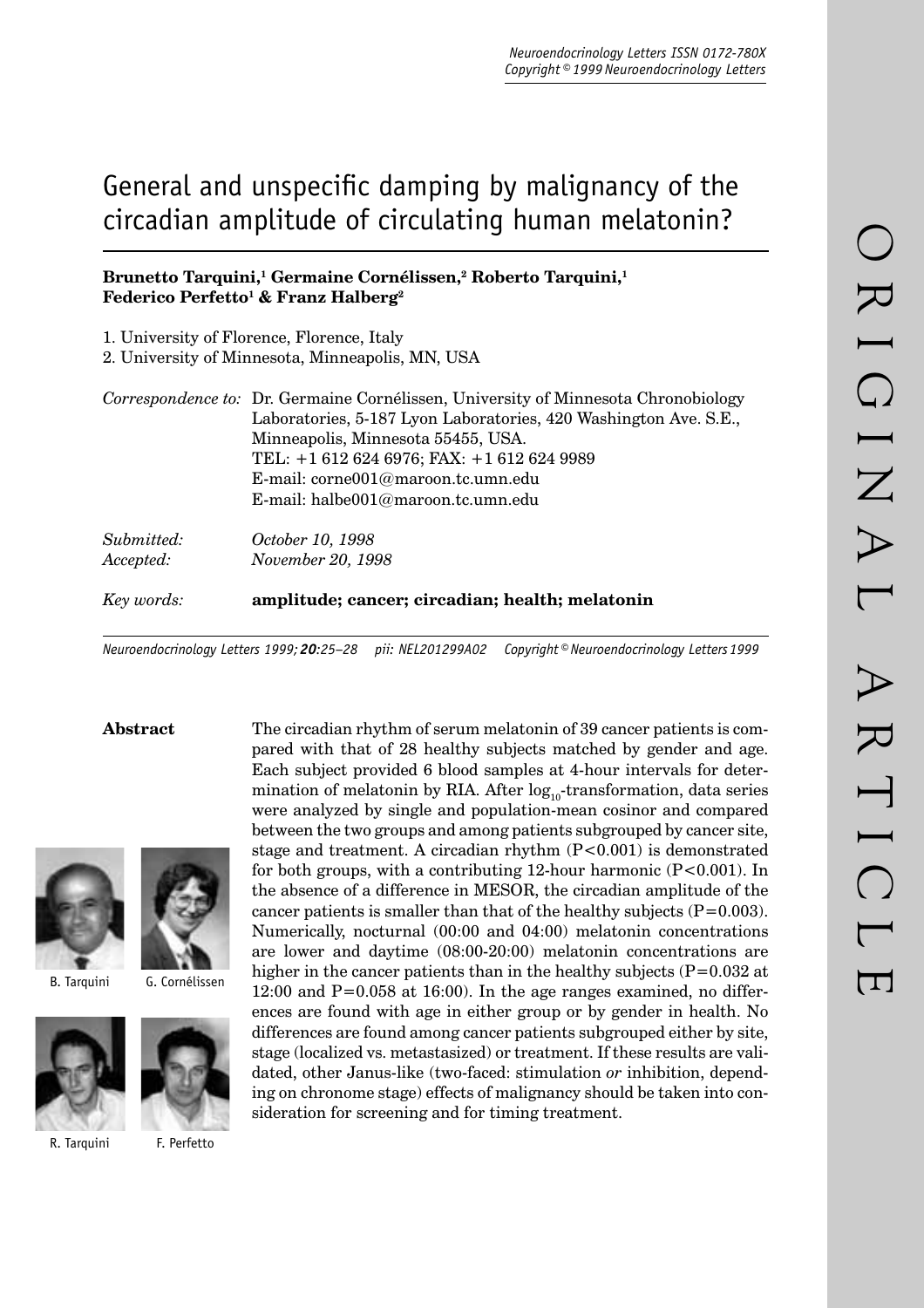#### **Introduction**

As reviewed elsewhere (Halberg et al. 1988; Cornélissen and Halberg 1992; Ronco and Halberg 1996), with a resurgence of interest in the role of the pineal in cancer of the breast (Tamarkin et al. 1982), this gland has long been thought to be useful for oncotherapy. Engel (1934, 1935) reports that an aqueous-alkaline extract of the pineal, given daily subcutaneously, inhibits a transplanted Ehrlich carcinoma of mature albino mice. Most of the treated animals reportedly failed to show tumors, a result complicated by the concomitant administration of pituitary gonadotropic hormone, to which Engel attributes a cancer-promoting effect. His follow-up work on albino mice extends the scope of the first results, reported on the assumption that the pineal counteracts tumor promotion by the anterior lobe of the pituitary.

Melatonin, a main hormone produced by the pineal, among other sites, has been considered for oncochronotherapy (Bartsch et al. 1995b; cf. Ronco and Halberg, 1996). Even if the nocturnal peak in circulating melatonin may be decreased at certain stages and in certain kinds of cancer (Tamarkin et al. 1982; Bartsch et al. 1995b), it seems unlikely that a time-unqualified substitution therapy is appropriate, in view of different effects of the hormone and other agents at different rhythm stages (Halberg E. and Halberg F. 1980; Langevin et al. 1983; Wrba et al. 1986, 1990; Halberg et al. 1988; Cornélissen and Halberg 1992; Sánchez de la Peña 1993; Bartsch et al. 1995b; Ronco and Halberg 1996). Whether circulating melatonin "behaves" differently in various kinds of cancer and the two genders is here explored.

#### **Subjects and Methods**

The circadian rhythm of serum melatonin of 39 cancer patients (17 M + 22 F, 38-88 y; mean age  $\pm$ SD:  $71.9 \pm 11.2$  y) was compared with that of 28 healthy subjects (11 M + 17 F; 39-91 y; mean age  $\pm$ SD:  $64.8 \pm 15.2$  y) matched by gender and age, studied between March 1994 and May 1997. There were 9 patients with multiple myeloma and one patient with chronic lymphatic leukemia (i.e., 10 patients with a haematologic tumor), 9 patients with lung cancer, 3 patients with cancer of the prostate, 4 patients with breast cancer, 4 patients with colon cancer, 4 patients with cancer of the bladder or kidney and 5 patients with other miscellaneous malignancies. Of the 29 non-haematologic tumors, 8 were localized and the other 21 had metastasized. At the time of study, 26 patients were untreated and 5 were treated while the other 8 had been previously treated. Each subject provided blood samples at 4-hour intervals for 24



**Figure 1.** Circadian pattern of circulating melatonin in health and cancer. Timepoint means  $\pm$  1 standard error.

hours (6 samples) for determination of melatonin by RIA. Each data series was  $log_{10}$ -transformed in view of the skewed distribution of melatonin values and the  $log_{10}$ -transformed data analyzed by single and population-mean cosinor (Halberg 1969). Circadian characteristics were compared between the two groups by parameter tests (Bingham et al. 1982) and by Student t-test (Sokal and Rohlf 1981), as were the  $log_{10}$ -transformed mean values at each timepoint. Similar comparisons were made among patients grouped by cancer site, stage and treatment.

#### **Results**

A circadian rhythm is demonstrated for both cancer patients and for the healthy control group, as is the second harmonic with a trial period of 12 hours, Table 1. In the absence of a difference in MESOR (24-hour rhythm-adjusted mean), the circadian amplitude of the cancer patients is smaller than that of the healthy subjects  $(P=0.003)$ . During the daytime  $(08:00-20:00)$ , circulating melatonin concentrations are numerically higher in the cancer patients as compared to the control subjects, whereas at night (00:00 and 04:00), melatonin concentrations are lower in the patients as compared to the healthy subjects, Figure 1. The difference between the two groups is statistically significant at  $12:00$  (P=0.032) and is of borderline statistical significance at 16:00 (P=0.058).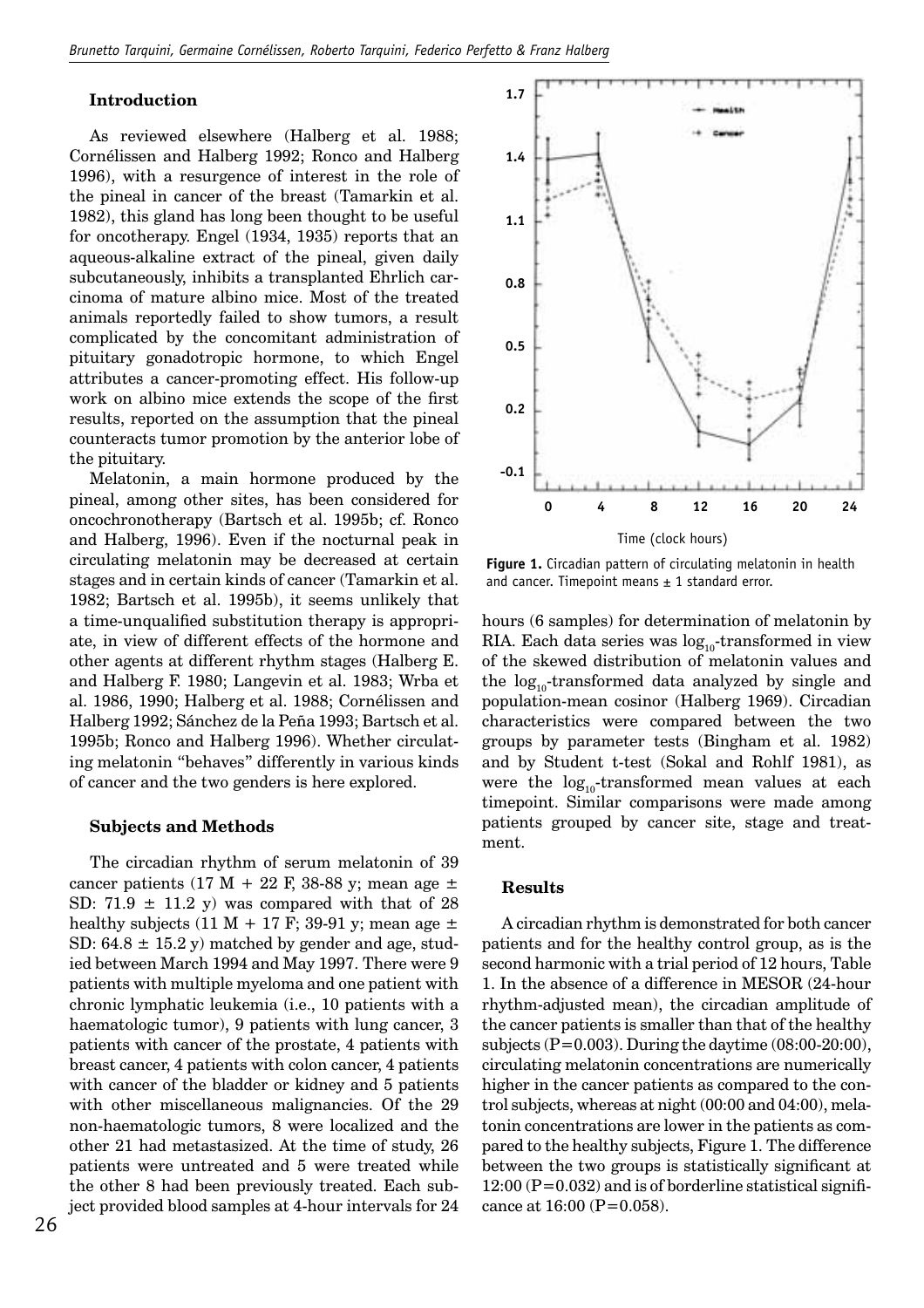| (h)<br>Health (28)<br>24<br>83.8<br>< 0.001<br>14.3<br>< 0.001<br>12 | ————————————————————    |
|----------------------------------------------------------------------|-------------------------|
|                                                                      |                         |
|                                                                      | 1.582<br>$-39$<br>0.637 |
|                                                                      | 0.424<br>$-53$          |
| 24<br>Cancer (39)<br>76.7<br>< 0.001                                 | 1.132<br>0.695<br>$-48$ |
| 12<br>20.2<br>< 0.001                                                | 0.344<br>-55            |

No differences are found as a function of age in either group or as a function of gender among the healthy subjects. A slight gender difference among the cancer patients is found at  $12:00$  (P=0.078) and 16:00 (P=0.026) when women have higher circulating concentrations of melatonin as compared to men. No difference is found in the MESOR, in the circadian amplitude and in timepoint mean values among cancer patients grouped either by site, stage (localized vs. metastasized) or treatment. Larger numbers of patients will be needed to validate the possibility that melatonin behavior in malignancy may be unspecific and not limited to a single site.

# **Discussion and Conclusion**

The smaller circadian amplitude of circulating melatonin in cancer patients by comparison with healthy subjects in the absence of any MESOR difference may account for some of the results reported in the literature which appear to be discrepant until the circadian stage of blood sampling is specified. Higher melatonin concentrations are found between 07:30 and 09:30 in 46 patients with multiple myeloma by comparison to 31 age-matched healthy controls (P<0.001) (Tarquini et al. 1995). Higher serum melatonin concentrations are also reported at 08:00 and 00:00 for patients with advanced tumors of the breast, lung or gastrointestinal tract by comparison to healthy controls (Dogliotti et al. 1990). Patients with advanced breast cancer are also reported to have higher daytime plasma melatonin concentrations than patients receiving adjuvant treatment and patients with progressive disease reportedly have higher values than patients in remission or with stable disease (Falkson et al. 1990).

In venous blood samples collected between 08:00 and 09:00 after an overnight fast, serum melatonin concentrations are found to be higher in 74 untreated breast cancer patients as compared to 46 age-matched healthy women (Barni et al. 1989). While in blood samples collected at 08:00, plasma melatonin concentrations are reportedly higher in patients with prostatic carcinoma than in healthy subjects, they are lower in patients with breast cancer (Oosthuizen et al. 1989). Single samples around 08:00 may not be the optimal choice for determining melatonin concentrations in blood. At that time, the higher nightly values are dropping to lower daytime values. Slight changes in the daily activity routine may thus be associated with relatively large differences in melatonin concentration and hence with a larger uncertainty than that expected to characterize samples collected later in the day.

Lower nighttime circulating melatonin concentrations are also reported in patients with breast cancer vs. age-matched healthy controls by Bartsch et al. (1989), who also report a progressive lowering of nighttime values with increasing tumor size. A decreased nocturnal plasma melatonin peak is also reported for patients with estrogen-receptor-positive breast cancer (Tamarkin et al. 1982) while a lowered concentration of plasma melatonin is reported during the night for patients with colorectal carcinoma as compared to controls (Khoory and Stemme 1988). A decreased amplitude of the circadian rhythm in circulating melatonin is also reported by Bartsch et al. (1991, 1992) in patients with primary prostate cancer as well as in patients with breast cancer. A link between melatonin and cellular immunity has been suggested from animal studies (Bartsch et al. 1995a), with the further observation that there may be stimulation of the immune system and the pineal gland at early but inhibition at advanced stages of cancer.

The pineal has been hypothesized to be "hyperactive" at the outset, as a break to carcinogenesis, and to be "exhausted" thereafter, as the tumor grows (Relkin 1976). If the circadian amplitude is a gauge of hyperactivity when it is too large and of exhaustion when it is too small, the results herein fit exhaustion, and our earlier finding of an increased circadian amplitude in women at an elevated familial risk of breast cancer (Wetterberg et al. 1986) fits hyperactivity.